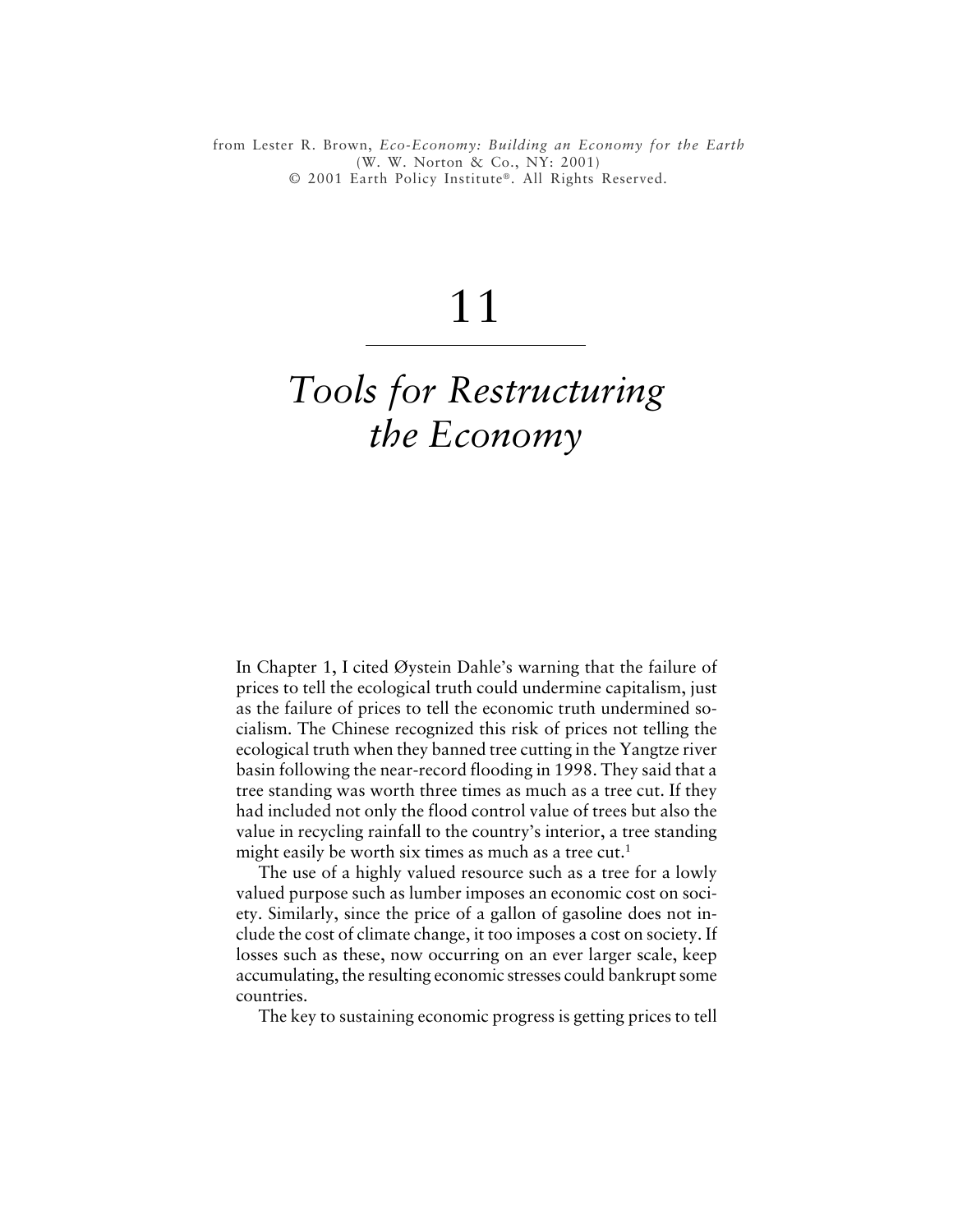the ecological truth. Ecologists and economists—working together—can calculate the ecological costs of various economic activities. These costs can then be incorporated into the market price of a product or service in the form of a tax. Additional taxes on goods and services can be offset by a reduction in income taxes. The issue in "tax shifting," as the Europeans call it, is not the level of taxes but what they tax.

There are several policy instruments that can be used to restructure the economy, including fiscal policy, government regulation, eco-labeling, and tradable permits. But restructuring the tax system is the key to eliminating the crippling economic distortions. Tax policy is particularly effective because it is systemic in nature. If taxes raise the price of fossil fuels to reflect the full cost of their use, this will permeate the economy, affecting all energy-related economic decisions.

Today's fiscal systems, a combination of subsidies and taxes, reflect the goals of another era—a time when it was in the interest of countries to exploit their natural resources as rapidly and competitively as possible. That age has ended. Now natural capital is the scarce resource. The goal is to restructure the fiscal system so that the prices reflect the truth, protecting the economy's natural supports.

It is not easy to grasp the scale and urgency of the needed restructuring. Reestablishing a stable, sustainable relationship between the global economy and the earth's ecosystem depends on restructuring the economy at a pace that historically has occurred only in wartime. When national security is threatened, governments take extreme measures, such as drafting able-bodied men into the armed forces, commandeering natural resources, and sometimes even taking over strategic industries. Although it may not yet be obvious to everyone, we may well be facing a threat that is comparable in scale and urgency to a world war.

# **The Fiscal Steering Wheel**

Fiscal policy is an ideal policy instrument for building an ecoeconomy because both taxes and subsides are widely used and work through the market. By relying primarily on these two tools to build an eco-economy, we capitalize on the market's strengths, including its inherent efficiency in allocating resources. The challenge is to use taxes and subsidies to help the market reflect not only the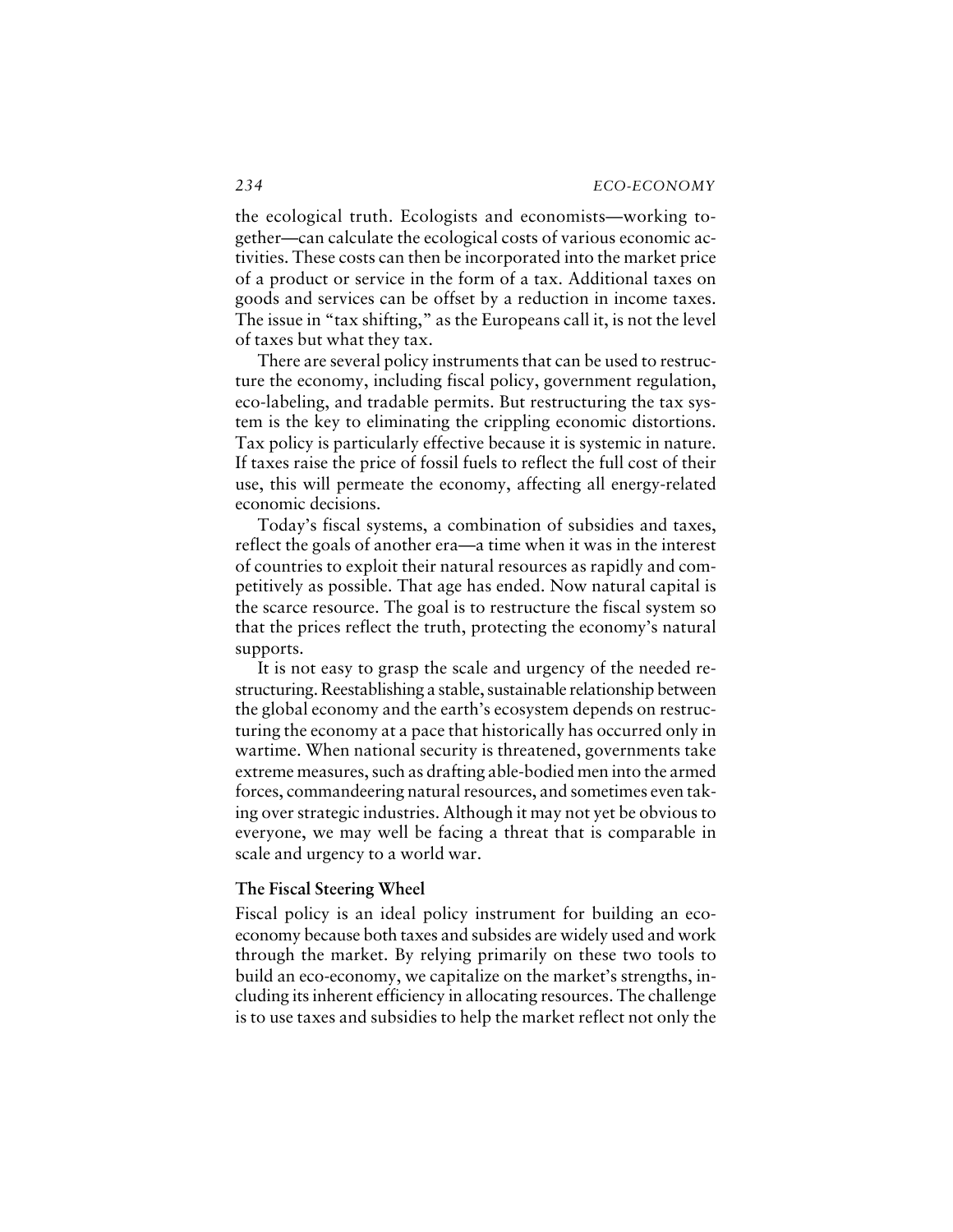direct costs and benefits of economic activities but the indirect ones as well. If we use fiscal policy to encourage environmentally constructive activities and to discourage destructive ones, we can steer the economy in a sustainable direction.

Some environmental goals—such as limiting the catch in a fishery or properly disposing of nuclear waste—can be achieved only by government regulation. Edwin Clark, former senior economist with the White House Council on Environmental Quality, observes that some of the other tools discussed here, such as tradable permits, "require establishing complex regulatory frameworks, defining the permits, establishing the rules for trades, and preventing people from acting without permits." In some cases, it is simply more efficient to ban environmentally destructive activities than to try to tax them out of existence. While the advantage has shifted toward the use of tax policy in achieving environmental goals, there is still a role for regulation to play.<sup>2</sup>

A major weakness of the market is that while nature's goods lumber, fish, or grain—move through the market, many of nature's services do not. Since there is no bill rendered for pollinating crops, controlling floods, or protecting soil from erosion, these services are often thought of as free. And because they have no apparent market value, they are often not protected. Fiscal policy can be used to compensate for this shortfall as well.

A market that tells the ecological truth will incorporate the value of ecosystem services. For example, if we buy furniture from a forest products corporation that engages in clearcutting, we pay the costs of logging and converting the logs into furniture, but not the costs of the flooding downstream. If we restructure the tax system and raise taxes on clearcutting timber so that its price reflects the cost to society of the resultant flooding, this method of harvesting timber likely would be eliminated.

Taxes designed to incorporate in their prices the environmental costs of producing goods or providing services enable the market to send the right signal. They discourage such activities as coal burning, the use of throwaway beverage containers, or cyanide gold mining. Subsidies can be used to encourage such activities as planting trees, using water more efficiently, and harnessing wind energy. Environmental taxes and subsidies also can be used to represent the interests of future generations in situations where traditional economics simply discounts the future.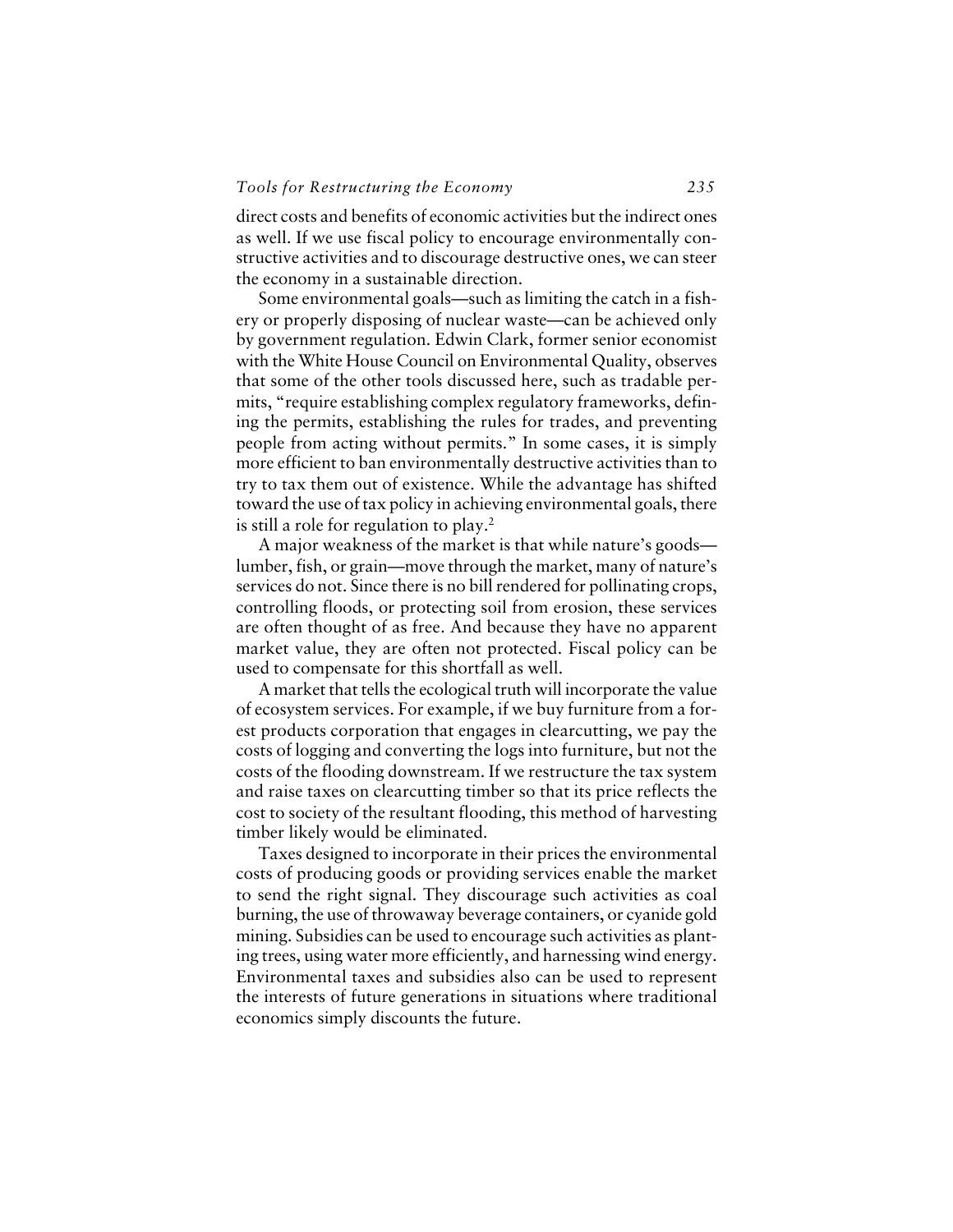The advantage of using fiscal policy to incorporate the indirect environmental cost is that economic decisions at all levels—from those made by political leaders and corporate planners to those made by individual consumers—are guided by the market. It has a pervasive influence. If it tells the ecological truth, it minimizes the information that individual decisionmakers need to make an environmentally responsible decision.

### **Tax Shifting**

Tax shifting involves changing the composition of taxes but not the level. It means reducing income taxes and offsetting them with taxes on environmentally destructive activities such as carbon emissions, the generation of toxic waste, the use of virgin raw materials, the use of nonrefillable beverage containers, mercury emissions, the generation of garbage, the use of pesticides, and the use of throwaway products. This is by no means a comprehensive list, but it does include the more important activities that should be discouraged by taxing. There is wide agreement among environmental scientists on the kinds of activities that need to be taxed more. The question now is how to generate public support for the wholesale tax shifting that is needed.

In this area, Europe is well ahead of the United States, largely because of the pioneering efforts of Ernst von Weizsäcker, formerly head of the Wuppertal Institute and now a member of the German Bundestag. He not only pioneered this concept, but has provided ongoing intellectual leadership on the issue.<sup>3</sup>

The way tax shifting works can be seen in the table compiled by Worldwatch researcher David Roodman. (See Table 11–1.) It looks at Europe, where most of the shifting has occurred, and gives a sense of how nine countries have reduced taxes on personal income or wages while increasing them on environmentally destructive activities. Sweden was the first country to begin this process, with a program to lower taxes on personal income while raising them on carbon and sulfur emissions to discourage the burning of fossil fuels, particularly those with high sulfur content. For several years, only the smaller countries of Europe, such as Denmark, the Netherlands, and Sweden, followed this path. But during the late 1990s, France, Germany, Italy, and the United Kingdom joined in.

Tax shifting has appeal in Europe in part because it creates jobs, an issue of concern in a region plagued with high unemployment.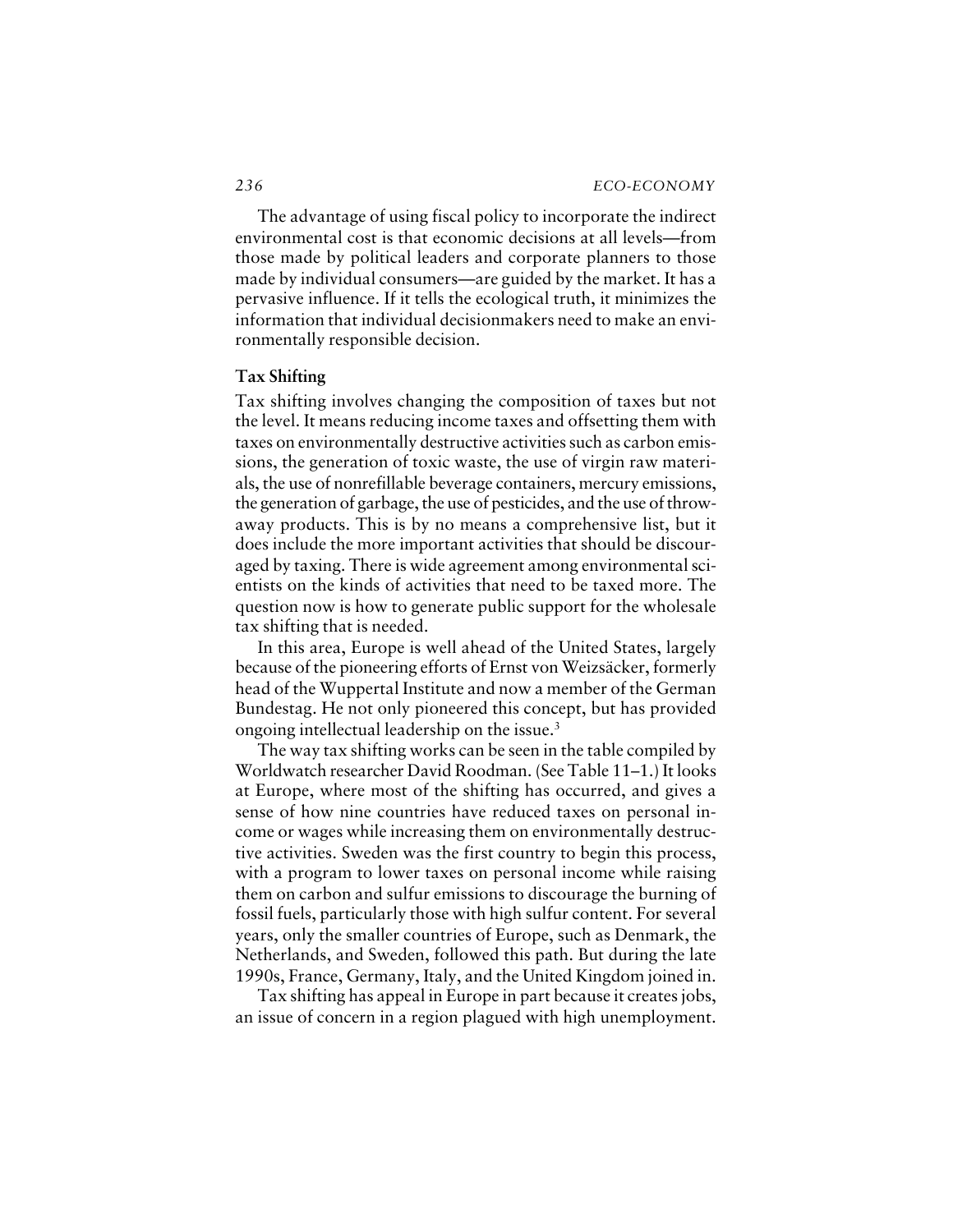# Table 11–1. *Shifting Taxes from Income to Environmentally Destructive Activities*

| Country,                |                                    |                                                                                                                      |                      |
|-------------------------|------------------------------------|----------------------------------------------------------------------------------------------------------------------|----------------------|
| First Year              | Taxes                              | Taxes                                                                                                                | Revenue              |
| in Effect               | Cut on                             | Raised on                                                                                                            | Shifted <sup>1</sup> |
| Sweden, 1991            | personal<br>income                 | carbon and sulfur emissions                                                                                          | (percent)<br>1.9     |
| Denmark, 1994           | personal<br>income                 | motor fuel, coal, electricity,<br>and water sales; waste<br>incineration and landfilling;<br>motor vehicle ownership | 2.5                  |
| Spain, 1995             | wages                              | motor fuel sales                                                                                                     | 0.2                  |
| Denmark, 1996           | wages,<br>agricultural<br>property | carbon emissions from<br>industry; pesticide, chlorinated<br>solvent, and battery sales                              | 0.5                  |
| Netherlands,<br>1996    | personal<br>income<br>and wages    | natural gas and electricity sales                                                                                    | 0.8                  |
| United Kingdom,<br>1996 | wages                              | landfilling                                                                                                          | 0.1                  |
| Finland, 1996           | personal<br>income<br>and wages    | energy sales, landfilling                                                                                            | 0.5                  |
| Germany, 1999           | wages                              | energy sales                                                                                                         | 2.1                  |
| Italy, 1999             | wages                              | fossil fuel sales                                                                                                    | 0.2                  |
| Netherlands,<br>1999    | personal<br>income                 | energy sales, landfilling,<br>household water sales                                                                  | 0.9                  |
| France, 2000            | wages                              | solid waste; air and water<br>pollution                                                                              | 0.1                  |

<sup>1</sup>Expressed relative to tax revenue raised by all levels of government.

*Source:* Adapted from David Malin Roodman, "Environmental Tax Shifts Multiplying," in Lester R. Brown et al., *Vital Signs 2000* (New York: W.W. Norton & Company, 2000), pp. 138–39.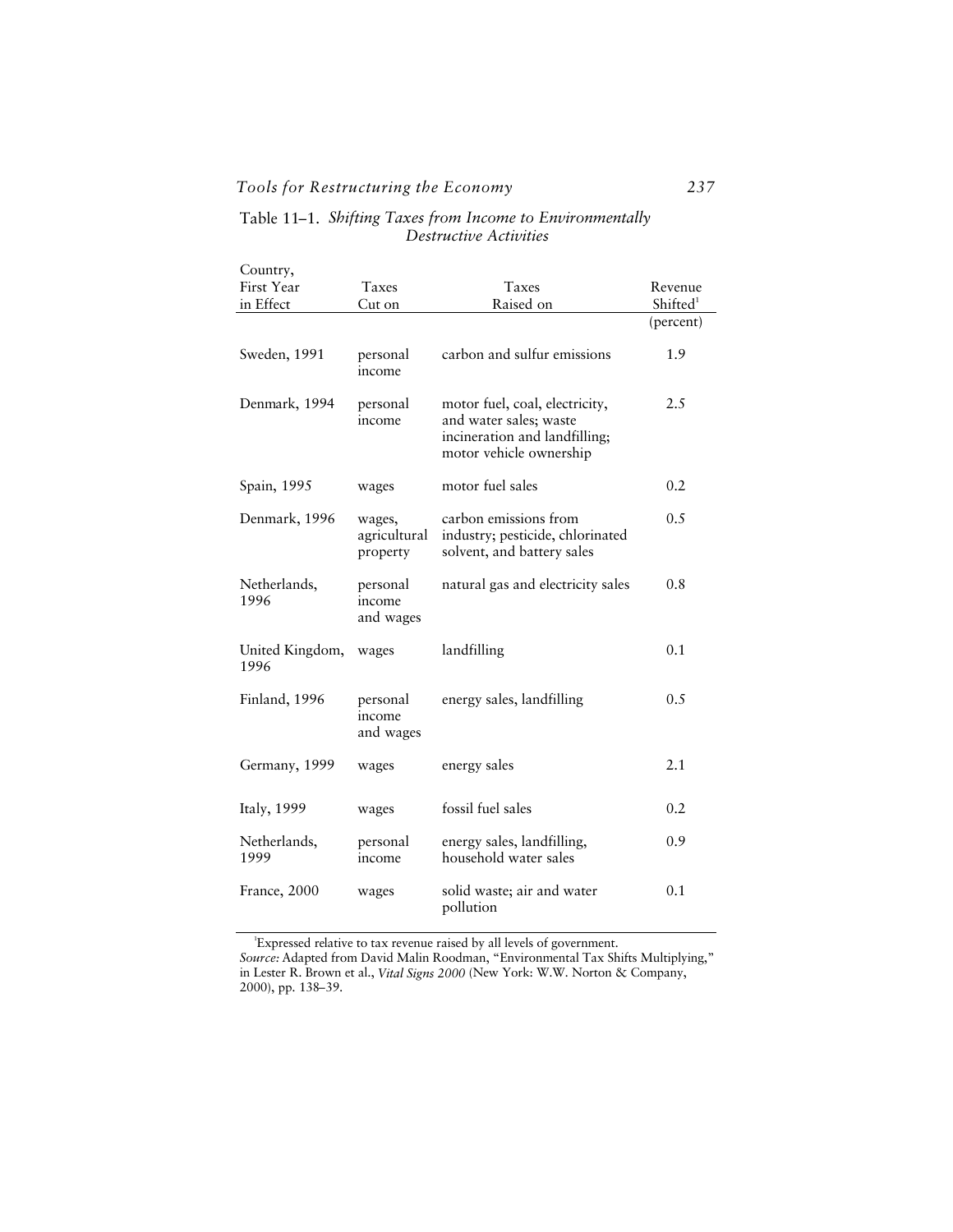Shifting from the use of virgin raw materials to recycled materials, for example, not only reduces environmental disruption, it also increases employment since recycling is more labor-intensive. This was one of the reasons Germany adopted a four-year plan of gradually reducing taxes on incomes while increasing those on energy use in 1999. When completed, this will shift 2.1 percent of total revenue generated; with an annual revenue budget of nearly \$1 trillion, it would shift \$20 billion a year. Denmark leads the way in the amount of taxes being shifted, with a total of 3 percent moved thus far by measures adopted in 1994 and 1996. The Danish government taxes the use of motor fuels, the burning of coal, the use of electricity, landfilling, and ownership of motor vehicles. The tax on the purchase of a new car in Denmark is typically higher than the price of the vehicle itself.<sup>4</sup>

The Netherlands, a country with an advanced industrial economy concentrated in a small land area, uses taxes to curb the release of heavy metals, including cadmium, copper, lead, mercury, and zinc. Between 1976 and the mid-1990s, the industrial discharge of these various elements fell 86–97 percent each. The Dutch firms that developed the pollution control equipment used to achieve these reductions gained an edge on firms in other countries, greatly expanding their export sales and earnings.<sup>5</sup>

The environmentally destructive activities now taxed in Europe include carbon emissions, sulfur emissions, coal mining, landfilling, electricity sales, and vehicle ownership. Countries elsewhere might tax other activities to reflect their particular circumstances. Among these might be taxes on excessive water use, the conversion of cropland to nonfarm uses, tree cutting, pesticide use, and the use of cyanide in gold mining. Over time, taxes on environmentally destructive activities could increase substantially, perhaps one day accounting for the lion's share of tax collection.

Governments typically take care to ensure that environmental taxes are not socially regressive. David Roodman describes how Portugal has avoided this with its tax on water, an increasingly scarce resource in this semiarid country. The town of Setúbal provides households with 25 cubic meters of water per month that is tax-free. It then "terraces" additional water taxes, raising the tax through three successively higher levels of consumption.<sup>6</sup>

The concept of taxing environmentally destructive activities received a major boost in the United States in November 1998 when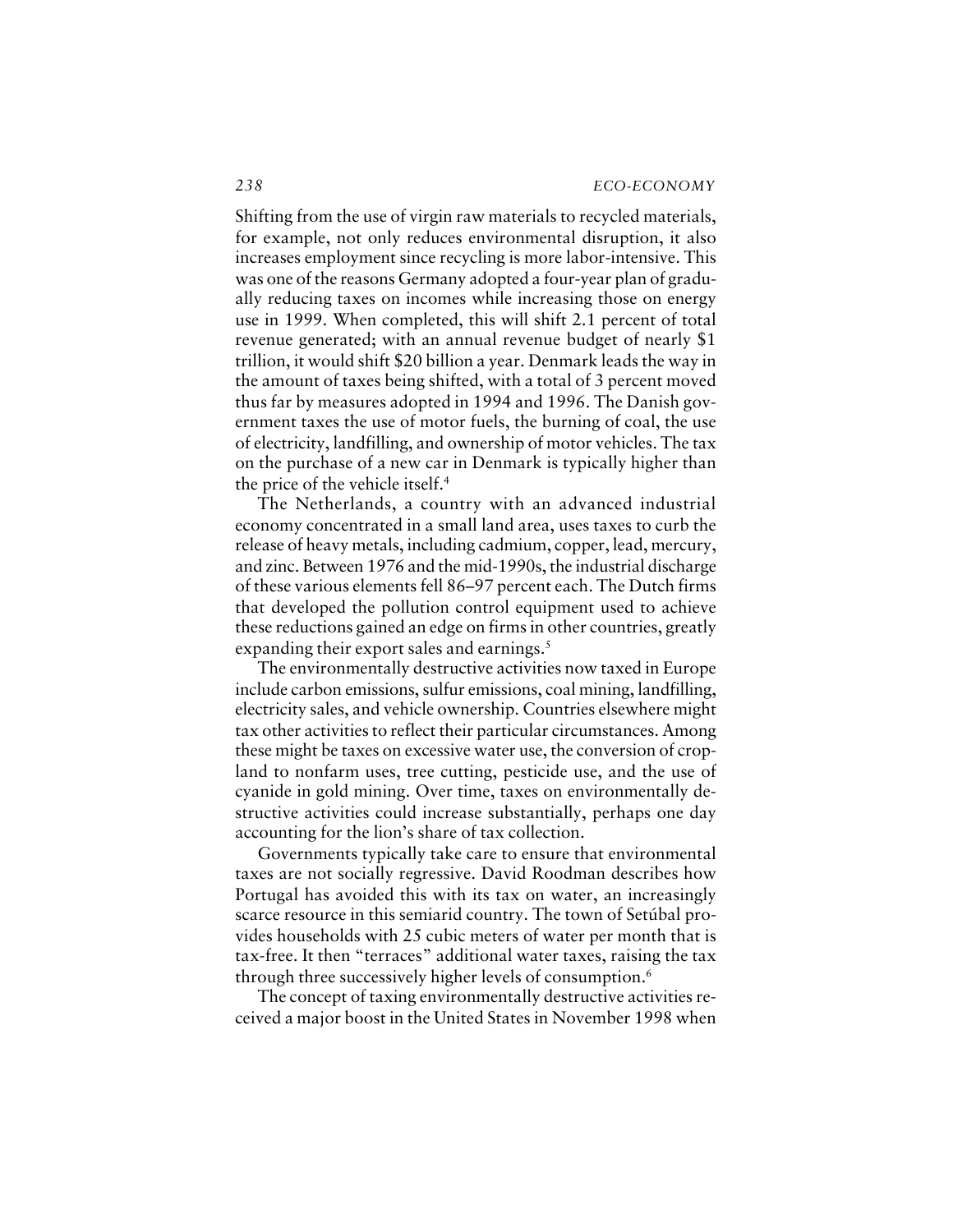the U.S. tobacco industry agreed to reimburse state governments \$251 billion for past Medicare costs of treating smoking-related illnesses. This was, in effect, a retroactive tax on the billions of packs of cigarettes sold in the United States during the preceding decades. It was a staggering sum of money—nearly \$1,000 for every American. This was a tax on cigarette smoke, a pollutant that is so destructive to human health that it may cause more damage than all other pollutants combined.<sup>7</sup>

This "tax" that the industry is paying on past damage associated with smoking will be funded by raising the price of cigarettes. Between January 1998 and April 2001, the average U.S. wholesale price of cigarettes climbed from \$1.33 per pack to \$2.21, a 66 percent increase in two years. It is expected to climb further, helping to discourage cigarette smoking.<sup>8</sup>

Another value of environmental taxes is that they communicate information. When a government taxes a product because it is environmentally destructive, it tells the consumer that it is concerned about this. And restructuring the tax system has a systemic effect, steering millions of consumer decisions in an environmentally sustainable direction every day—ranging from how to get to work to what to order for lunch.

Tax shifting to achieve environmental goals has broad support. Polls taken in the late 1990s in both the United States and Europe show overwhelming support for the concept once it is explained. On both sides of the Atlantic, support of the electorate is 70 percent or greater. Tax shifting is also an attractive economic tool because it can be used to achieve so many environmental goals. Once it is used in one context, it can easily be applied in others.<sup>9</sup>

If the world is to restructure the economy before environmental destruction leads to economic decline, tax restructuring almost certainly will be at the center of the effort. No other set of policies can bring about the systemic changes needed quickly enough. In an article in *Fortune* magazine that argued for a 10-percent reduction in U.S. income taxes and a  $50¢$ -per-gallon hike in the tax on gasoline, Harvard economist N. Gregory Mankiw summarized his thinking as follows: "Cutting income taxes while increasing gasoline taxes would lead to more rapid economic growth, less traffic congestion, safer roads, and reduced risk of global warming—all without jeopardizing long-term fiscal solvency. This may be the closest thing to a free lunch that economics has to offer."<sup>10</sup>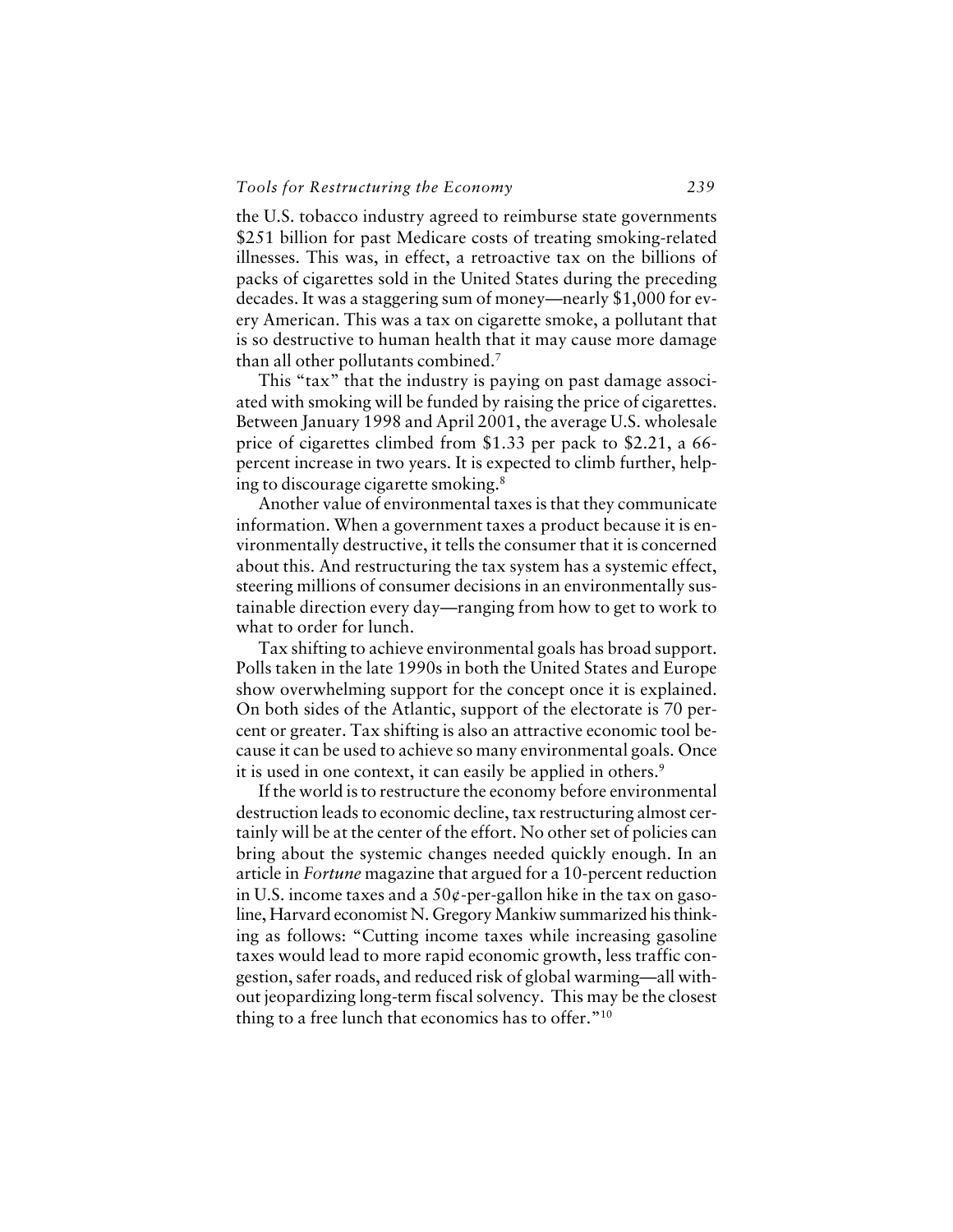## **Subsidy Shifting**

In 1997, the Earth Council published a study entitled *Subsidizing Unsustainable Development*. Its purpose was to identify and tabulate environmentally destructive governmental subsidies. It found an astonishing number of examples—at least \$700 billion worth per year. The authors noted, "There is something unbelievable about the world spending hundreds of billions of dollars annually to subsidize its own destruction."<sup>11</sup>

In effect, governments were spending \$700 billion of taxpayers' money a year to encourage the use of water, the burning of fossil fuels, the use of pesticides, fishing, and driving. The report documented countless examples of taxpayers subsidizing the use of water in countries where water tables are falling. Governments are spending billions of dollars each year to encourage the use of fossil fuels at a time when both atmospheric carbon dioxide levels and public concern about climate change are rising. Additional billions are being spent to expand the world fishing fleet when its capacity is already nearly double the sustainable catch.<sup>12</sup>

Just as we use taxes to discourage destructive activities, we can use subsidies to encourage environmentally constructive activities, financing them by shifting funds from environmentally destructive subsidies. If these subsidies of \$700 billion per year were shifted into funding environmentally *con*structive activities, such as investing in renewable energy, tree planting, family planning, and the education of young women in developing countries, our future could be far brighter.<sup>13</sup>

In his seminal work on fiscal restructuring for environmental purposes, *The Natural Wealth of Nations,* David Roodman observes: "Few public policies are as unpopular in theory and popular in practice as subsidies. The very word can make economists shudder and taxpayers fume, turn the poor into cynics, and enrage environmentalists." Despite this common response, some of our greatest achievements—from ending the Dust Bowl to developing the Internet—were based on government subsidies.<sup>14</sup>

The principal activities worldwide that are subsidized are food production, automobile driving, and fossil fuel use. Within agriculture, governments subsidize the use of irrigation water, crop production, the use of fertilizers and pesticides, and the consumption of food itself. Almost all governments subsidize irrigation water, keeping the food produced with it artificially low in price. The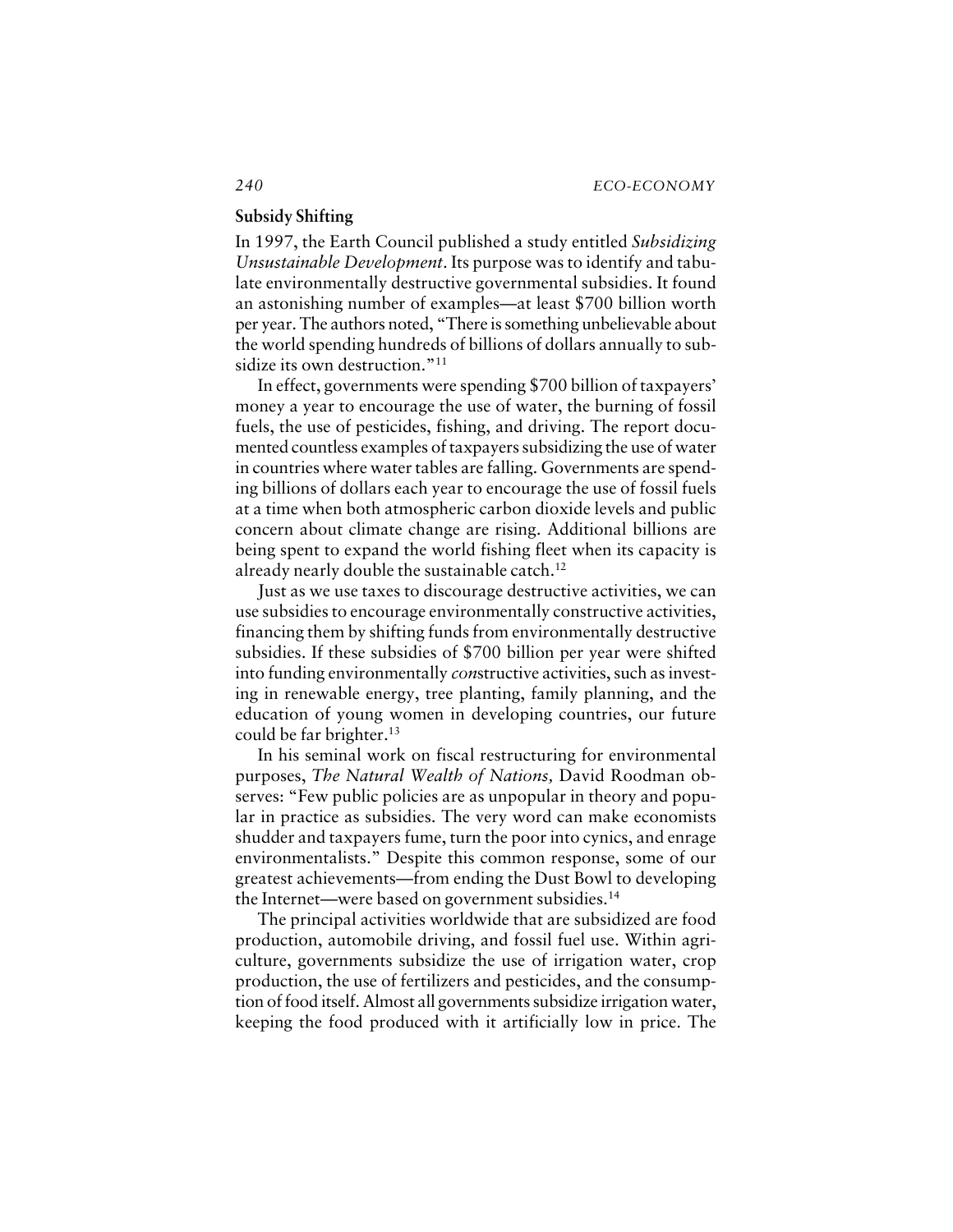Punjab, India's breadbasket state, went a step further when the chief minister gave farmers free electricity in return for their political support. In a state where irrigation pumps are powered by electricity, this dramatically lowered the price of water, encouraging its use at a time when overpumping was already lowering the water table. By accelerating aquifer depletion, the time in which to adjust to the eventual decline in the groundwater supply is reduced. Expanding food production by overpumping creates a false sense of food security. In contrast to India, China's recent decision to phase in a water price increase in steps over the next five years is a giant step toward reducing the subsidization of water use.<sup>15</sup>

Some countries subsidize food consumption. Iran subsidizes bread consumption to the tune of \$4 billion a year, or \$63 per person. The government buys wheat from farmers at roughly  $70¢$ per kilogram, makes it into flour, and then sells it to bakeries at  $2\phi$ per kilogram. This across-the-board subsidy, which encourages consumption by the affluent as well as the poor, is also an indirect subsidy to the use of irrigation water, one of the country's scarcest resources.<sup>16</sup>

Another subsector of the world food economy that is heavily subsidized is oceanic fishing. Originally, coastal countries subsidized fishing to develop this basic industry and take advantage of a locally available supply of animal protein. More recently, subsidies have been designed to ensure that each country maximized its share of the oceanic fish catch. Over the last two decades, this practice has spread, until today the capacity of the world fishing fleet is roughly double the sustainable yield of oceanic fisheries. This leads to overfishing and the destruction of the fisheries themselves, an excellent example of the law of unintended consequences.<sup>17</sup>

Extraction industries, particularly in mining and forestry, are another major recipient of subsidies. Coal mining, for example, is now heavily supported in some countries because the cost of extracting coal from an ever greater depth in old mines has increased. But coal mining is declining sharply in a number of countries, including the United Kingdom, where the Industrial Revolution began, and China, the world's largest user of coal. Belgium has phased out coal mining entirely.<sup>18</sup>

Germany, however, continues to subsidize coal mining. German subsidies, designed to protect the jobs of miners, have reached levels that defy belief. From 1983 to 1991, subsidies climbed per miner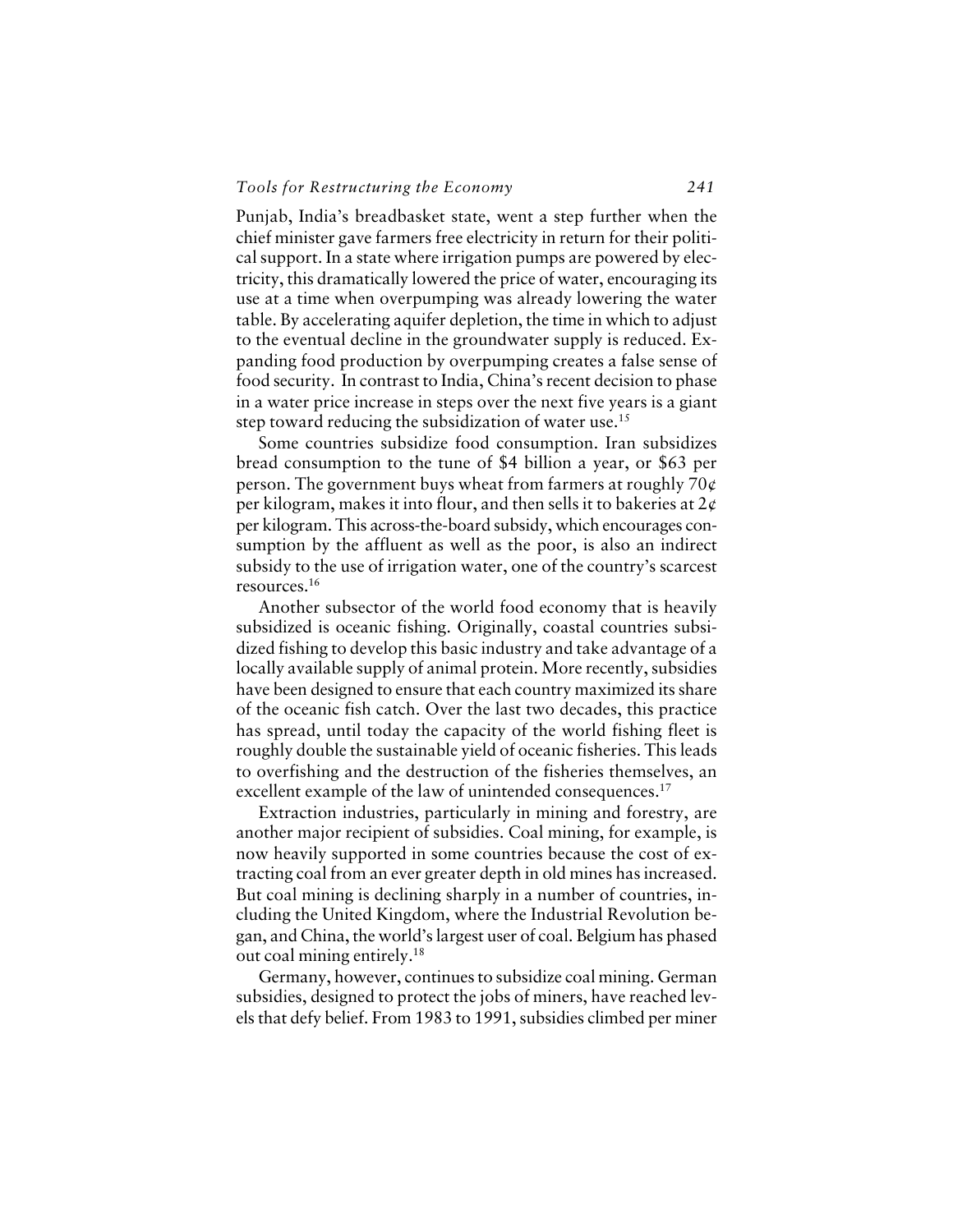from "a generous \$21,700 to a lavish \$85,800," as Roodman put it. He notes that it would be cheaper for Germany simply to close the mines and pay the miners not to work.<sup>19</sup>

This contrasts sharply with the situation in China, which abruptly cut its coal subsidies from \$750 million in 1993 to \$240 million in 1995. In addition, China has introduced a tax on high sulfur coals. China's largest cities—with some of the worst air pollution in the world, largely due to burning coal—are even banning coal use. Beijing, Shanghai, Lanzhou, Xi'an, and Shenyan are planning to phase out coal use entirely. The combination of bold subsidy reductions and the new tax on high sulfur coal cut China's coal use by an estimated 14 percent between 1996 and 2000. (See Figure 11–1.) This provides an excellent example of the effective use of fiscal policy to reach the environmental goals of reducing local air pollution and global carbon emissions. In addition, China is subsidizing an ambitious plan to develop its wind resources, generating electricity to reduce further its reliance on coal. In effect, it is shifting subsidies from coal to wind.<sup>20</sup>

Tree cutting is also subsidized by governments for various reasons. For example, the government of the Australian state of Victoria pays logging companies \$170 million more each year to get timber out than the wood is worth. A similar situation used to exist in the United States, where for decades U.S. taxpayers financed the construction of roads into national forests to facilitate clearcutting by

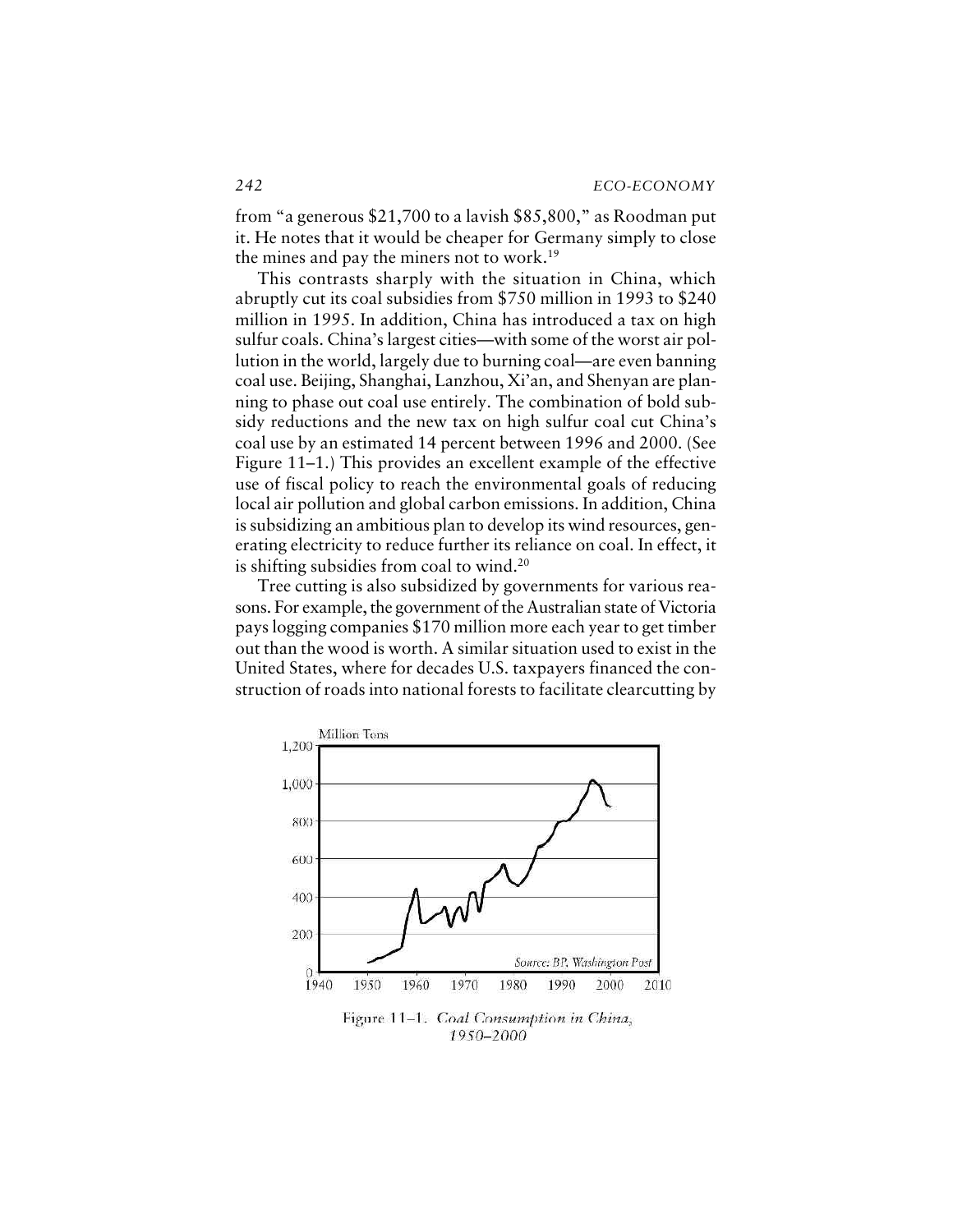timber companies. In 1999, the U.S. Forest Service, the government agency responsible for the management of national forests, announced a moratorium on the construction of new roads in national forests.<sup>21</sup>

A study by the World Resources Institute indicates that U.S. government subsidies of automobile use, including construction and maintenance of highways, highway patrols, and other supports to motorists, exceed the taxes paid on motor fuel, vehicle purchases, and license plates by \$111 billion per year. This means that automobile driving is being heavily subsidized by those who do not even own a car.<sup>22</sup>

The Earth Council's 1997 report observes, "The car has liberated individuals just as surely as it has enslaved societies. Every day vast reaches of prime agricultural land are paved and offered up as sacrifices. Every month the population equivalence of entire towns perish from road accidents and automobile pollution."<sup>23</sup>

These destructive subsidies are but a few of those that need to be eliminated. The challenge now is to shift subsidies from environmentally destructive activities to ones that will help build an eco-economy.

The use of subsidies for environmentally constructive purposes is not new. For example, in 1934 the U.S. Congress created the Soil Conservation Service, a nationwide agency with employees in every state whose responsibility was to protect the agricultural resource base for future generations. Farmers were paid to plant windbreaks, to strip-crop, and to adopt other cropping practices that would protect their soils from wind erosion. This reduced soil erosion, helping to bring the disastrous Dust Bowl era to an end.<sup>24</sup>

A more recent example of subsidies playing a strategic environmental role is tax credits for investment in wind electricity generation two decades ago. On the heels of the energy crisis of the 1970s, the U.S. government provided tax incentives for those investing in renewable sources of energy, such as wind. At the same time, California adopted a strong tax incentive for wind power. Together these led to a large investment in wind in California and the creation of a new industry, one that used advanced technologies to convert wind energy into electricity.<sup>25</sup>

When these two tax incentives were discontinued, progress on wind power in the United States came to a near standstill. Meanwhile, the large but short-lived U.S. market led Europeans to start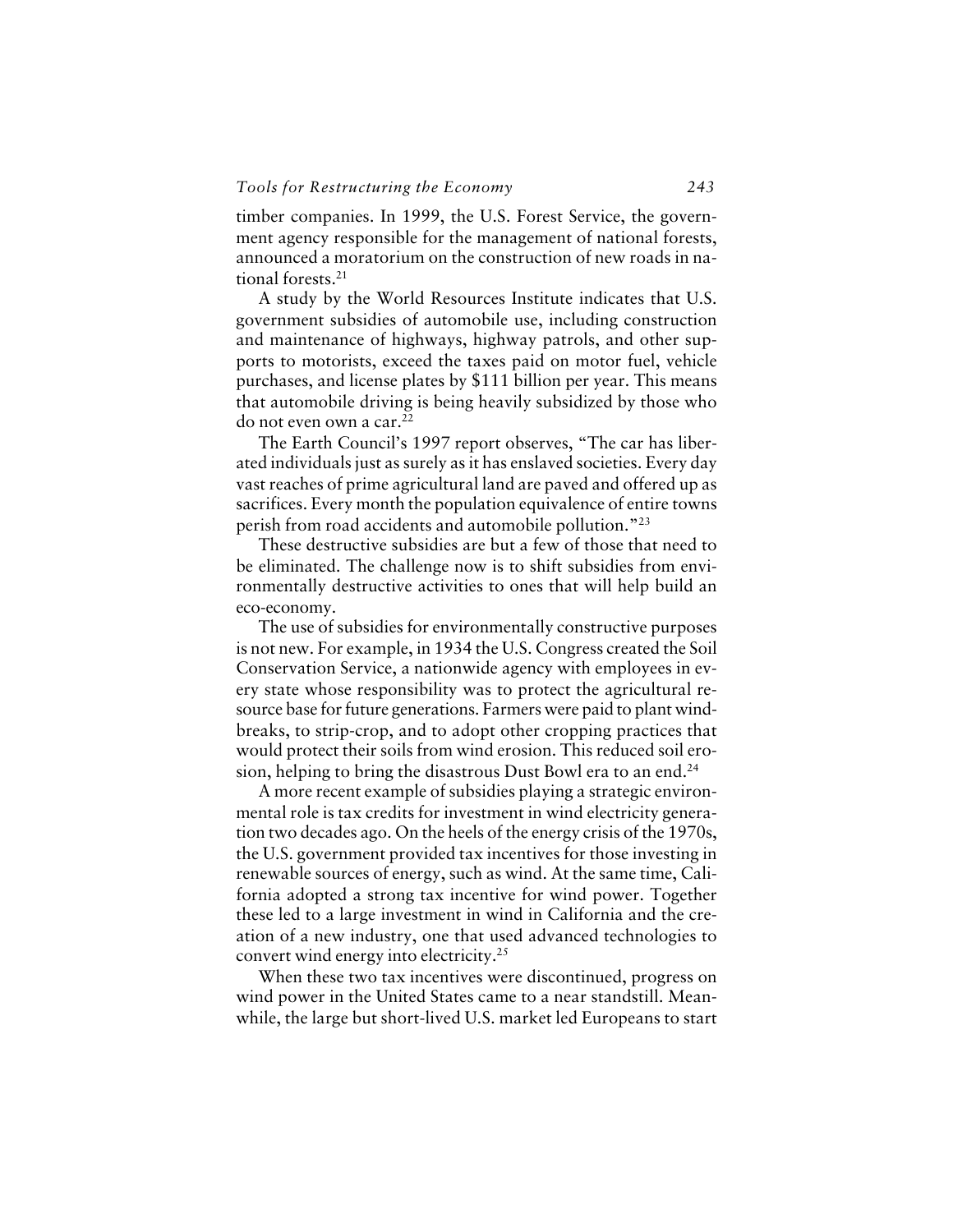investing in wind energy, including in a wind turbine manufacturing industry. The Danes, who had also introduced wind energy subsidies, continued to develop the technology and to expand their capacity. Ironically, the principal beneficiary of the California tax incentive was Denmark, which now leads the world in wind energy generation per person and in manufacturing wind turbines. It is an excellent example of how a modest subsidy can launch a new industry.<sup>26</sup>

In recent years, a new U.S. wind production tax credit has encouraged heavy investment in wind farms in Colorado, Iowa, Kansas, Minnesota, Oregon, Pennsylvania, Texas, Washington, Wyoming, and other states. Strong fiscal incentives to invest in wind energy encouraged the private development of more-efficient wind turbines. The resulting precipitous drop in costs of wind electric generation explains the 24-percent annual worldwide growth in wind electric generation from 1990 to 2000 and the projected 60 percent growth in the United States in 2001. As the industry has evolved and grown, it has reached the point where some investments in wind power are now being made without subsidies.<sup>27</sup>

Tax credits were also used to subsidize investments in energy efficiency beginning in the late 1970s. This, too, paid large dividends, but as a policy instrument it was neglected after oil prices dropped from their highs of the late 1970s and early 1980s. With the rise in oil prices during the last half of 2000, public attention is again shifting to efficiency and renewables.

The potential for building an environmentally sustainable economy by restructuring subsidies is enormous. The economics of shifting from destructive subsidies to constructive ones is as attractive as the logic is compelling. Today we should be subsidizing not mining but recycling, not fossil fuels but climate-benign energy sources, and not urban automobile dependency but state-of-theart urban rail systems.

# **Ecolabeling: Voting with Our Wallets**

Labeling products that are produced with environmentally sound practices lets consumers vote with their wallets. Ecolabeling is now used in many sectors of the economy, including to identify energyefficient household appliances, forest products from sustainably managed forests, fishery products from sustainably managed fisheries, and "green" electricity from environmentally friendly renew-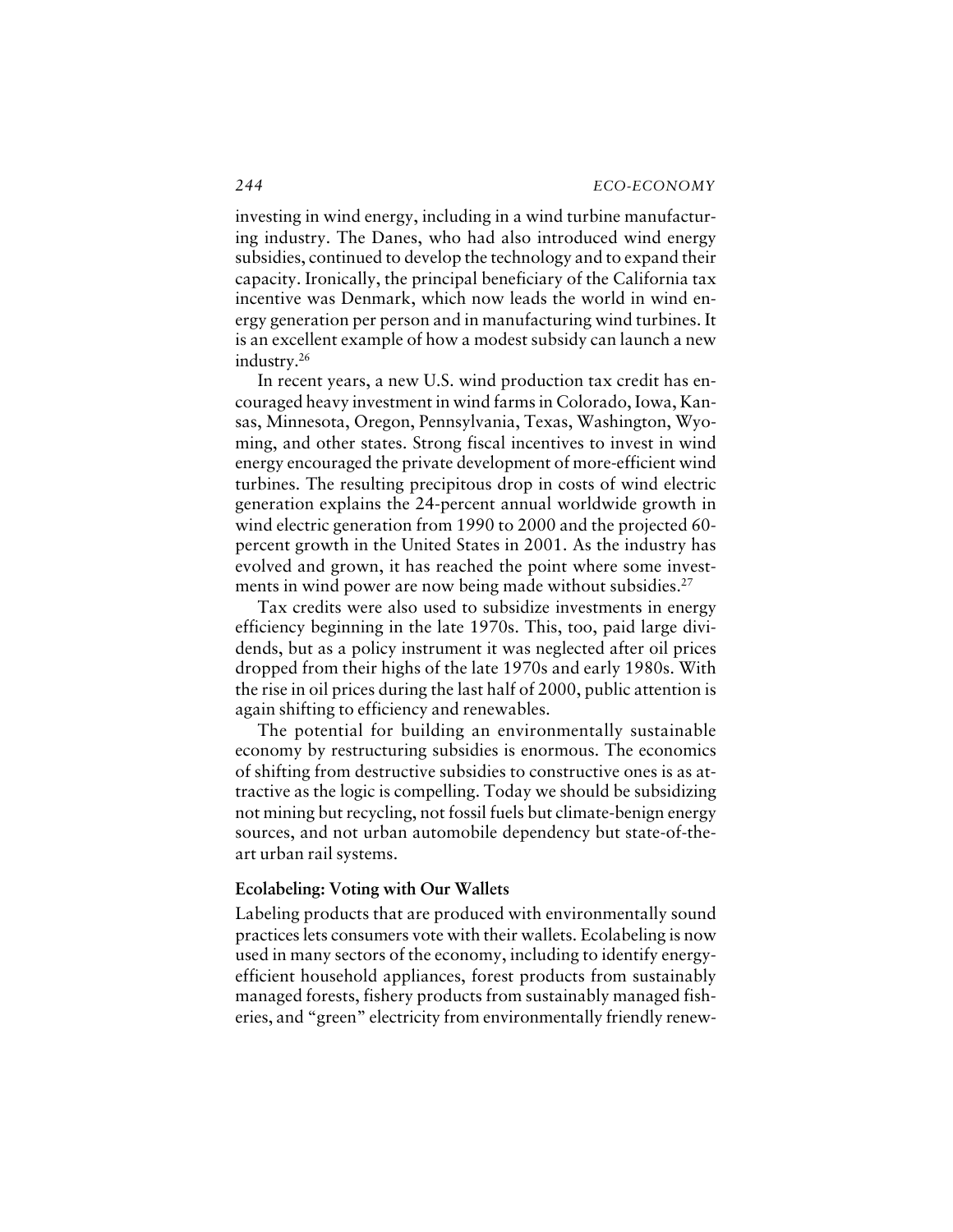#### able sources.

Among the youngest of the ecolabels is that awarded by the Marine Stewardship Council (MSC) for seafood. In March 2000, the MSC launched its fisheries certification program when it approved the Western Australia Rock Lobster. Also earning approval that day was the West Thames Herring Fishery. Among the key players in the seafood processing and retail sectors supporting the MSC initiative were Unilever, Youngs-Bluecrest, and Sainsbury's.<sup>28</sup>

In September 2000, the Alaska salmon fishery received its certification, the first American fishery to do so. Brendan May, chief executive of the MSC, in referring to the Alaska salmon fishery, said, "With its high profile and international market penetration, it is the perfect product to carry our ecolabel, telling consumers that it is the best environmental choice in seafood. This is a triple victory for Alaska, for the marine environment, and for seafood consumers everywhere."<sup>29</sup>

To be certified, a fishery must demonstrate that it is being managed sustainably. Specifically, according to the MSC: "First, the fishery must be conducted in a way that does not take more fish than can be replenished naturally or kills other species through harmful fishing practices. Secondly, the fishery must operate in a manner that ensures the health and diversity of the marine ecosystem on which it depends. Finally, the fishery must respect local, national, and international laws and regulations for responsible and sustainable fishing."<sup>30</sup>

The MSC's counterpart for forest products is the Forest Stewardship Council (FSC), which was founded in 1993 by the World Wide Fund for Nature (WWF) and other groups. Its role is to provide information on forest management practices within the forest products industry. Some of the world's forests are managed to sustain a steady harvest in perpetuity; others are clearcut, decimated overnight in the quest for quick profits. The FSC distinguishes between these two forms of management in its labels for forest products, whether it be lumber sold at a hardware store, furniture in a furniture store, or paper in a stationery store. $31$ 

Headquartered in Oaxaca, Mexico, the FSC in effect accredits national organizations that verify that forests are being sustainably managed. In addition to this on-the-ground monitoring, the accredited organizations must also be able to trace the raw product through the various stages of processing to the consumer. The FSC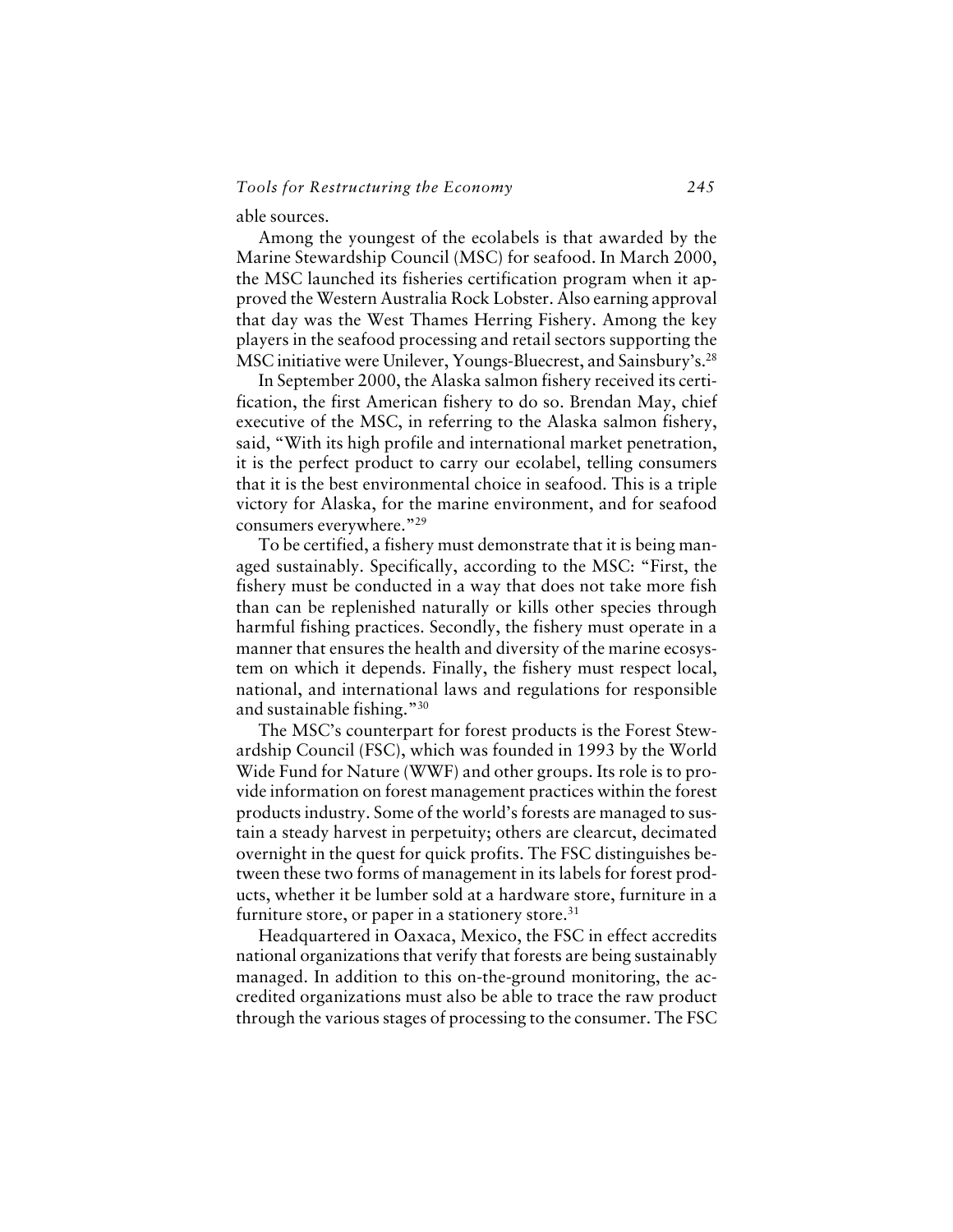sets the standards and provides the FSC label, the stamp of approval, but the actual work is done by national organizations.<sup>32</sup>

The FSC has established nine principles that must be satisfied if forests are to qualify for its label. Those managing the forests must have a written plan that describes the objectives and the means of achieving them. The management plan must respect the rights of indigenous peoples who live in the forests or have the responsibility for the forested land. There are numerous other principles, but the central one is that the forest is managed in a way that ensures that its yield can be sustained indefinitely. This means careful selective cutting, in effect mimicking nature's management of a forest by removing the more mature, older trees over time. Simply stated, the management preserves the capacity of the forest to provide both products and services.<sup>33</sup>

WWF describes the certification system as a way of "identifying wood and wood products that come from well managed sources anywhere in the world backed up by a label that would be clear, unambiguous, and easily recognized." This provides consumers with the information they need to support good forestry through their purchases of forest products. By identifying timber companies and retailers that are participating in the certification program, socially minded investors also have the information they need for responsible investing.<sup>34</sup>

In March 1996, the first certified wood products were introduced into the United Kingdom. Since then, the certification process has grown worldwide. As of June 2001, some 24 million hectares of forests had been certified under the auspices of the FSC. This area included more than 300 forests in 45 countries.<sup>35</sup>

To support this certification program, forest and trade networks have been set up in Austria, Brazil, Canada, France, Germany, the Nordic countries, Russia, Spain, Switzerland, the United Kingdom, and the United States. These networks, whose combined corporate membership may reach 1,000 by the end of 2001, are part of the vast support group of companies that adhere to the FSC standards in their marketing. Among the world's five largest wood buyers, the top three—Home Base, Home Depot, and Ikea—buy only FSCcertified wood.<sup>36</sup>

In June 2001, the Natural Resources Ministry in Moscow announced that it was introducing national mandatory certification of wood. Although a small portion of its timber harvest is already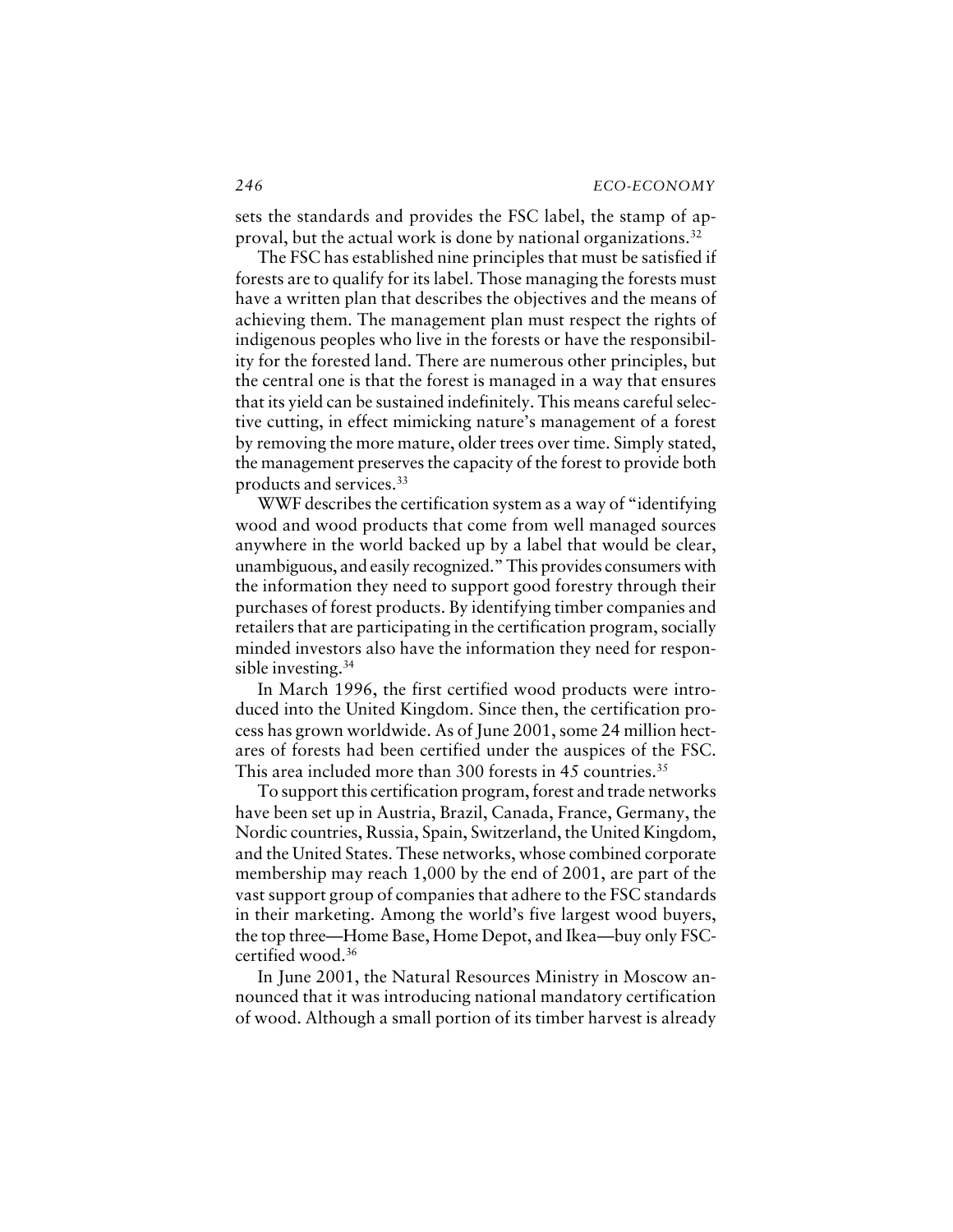certified, buyers' discrimination against the rest of the harvest costs Russia \$1 billion in export revenues. The ministry estimates that its uncertified wood sells for 20–30 percent less than certified wood from competing countries.<sup>37</sup>

Another commodity that is getting an environmental label is electricity. In the United States, many state utility commissions are requiring utilities to offer consumers a green power option. This is defined as power from renewable sources other than hydroelectric, and it includes wind power, solar cells, solar thermal energy, geothermal energy, and biomass. Utilities simply enclose a return card with the monthly bill, giving consumers the option of checking a box if they would prefer to get green power. The offer specifies the additional cost of the green power, which typically is from 3 to 15 percent.<sup>38</sup>

Utility officials are often surprised by how many consumers sign up for green power. Many people are apparently prepared to pay more for their electricity in order to help ensure a stable climate for future generations. Local governments, including, for example, those in Santa Monica and Oakland in California, have signed up to use green power exclusively. This includes the power they use for municipal buildings as well as that required to operate various municipal services, such as street lights and traffic signals.<sup>39</sup>

Many corporations are signing up as well. Toyota's North American marketing headquarters in California, with some 7,000 employees, has opted for green power. Literally scores of companies in California—some larger, like Kinko's and Patagonia, and many smaller ones—are subscribing. Even colleges and universities are getting in on the act. In April 2000, as an Earth Day project, students at the University of Colorado sponsored a referendum that committed themselves to an increase in student fees of \$1 per semester in exchange for the university's purchase of green power. The measure was approved by an overwhelming 85 percent of the voters. In the San Francisco Bay area, some 30 churches are also subscribing to green power. Within the Episcopal church, a group called Episcopal Power and Light has launched a nationwide effort to get not only churches to buy green power, but their members as well.<sup>40</sup>

The net effect of these growing numbers of green power proponents is a tidal wave of demand that is forcing many utilities to scramble in their search for an adequate supply of green electricity.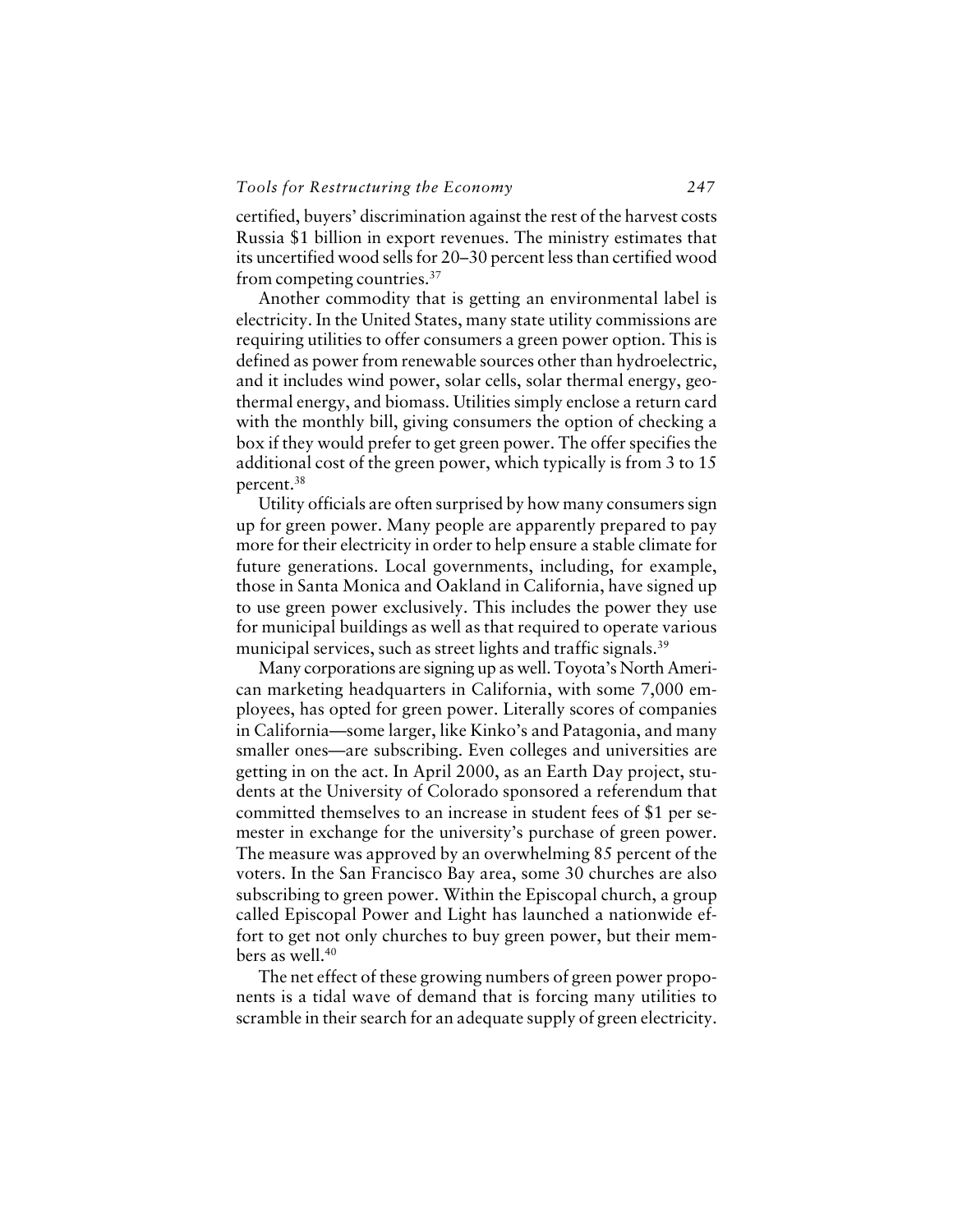One reason wind farms are springing up in so many states is that this is one of the fastest ways of bringing new green power online. While green power marketing appears to be more advanced in the United States, it will likely spread to other countries soon.

Other types of ecolabeling include the efficiency labels put on household appliances that achieve a certain standard in the use of electricity or other forms of energy. These have been in effect in many countries since the energy crisis of the late 1970s. There are also green labels provided by environmental or governmental groups at the national level. Among the better known environmental seal of approval programs are Germany's Blue Angel, Canada's Environmental Choice, and the U.S. Environmental Protection Agency's Energy Star.<sup>41</sup>

### **Tradable Permits**

Environmental taxes and tradable permits are both economic instruments that can be used to reach environmental goals. The principal difference between the two is that with permits, governments set the amount of a given activity that is allowed, such as the harvest from a fishery, and let the market set the price of the permits as they are auctioned off. With environmental taxes, in contrast, the price of the environmentally destructive activity is set by government in the tax rate, and the market determines the amount of the activity that will occur at that price. Both economic instruments can be used to discourage environmentally irresponsible behavior.<sup>42</sup>

The decision of when to use taxes as opposed to permits is not always a clearcut one. When it is desirable to keep an environmentally destructive activity below a certain level, permits are more precise than taxes, which have a less certain effect. Once permits are set at the desirable level, the market decides what they are worth. When taxes are fixed at a certain level, the market decides how best to minimize their effect by reducing the undesirable environmental activity. Governments have much more experience with environmental taxes. It is also clear that environmental taxes work under a wide range of conditions. Still, permits have been used successfully in two widely differing situations: restricting the catch in an Australian fishery and reducing sulfur emissions in the United States.

Concerned about the threat of overfishing to its lobster fishery, the government of Australia estimated the sustainable yield of the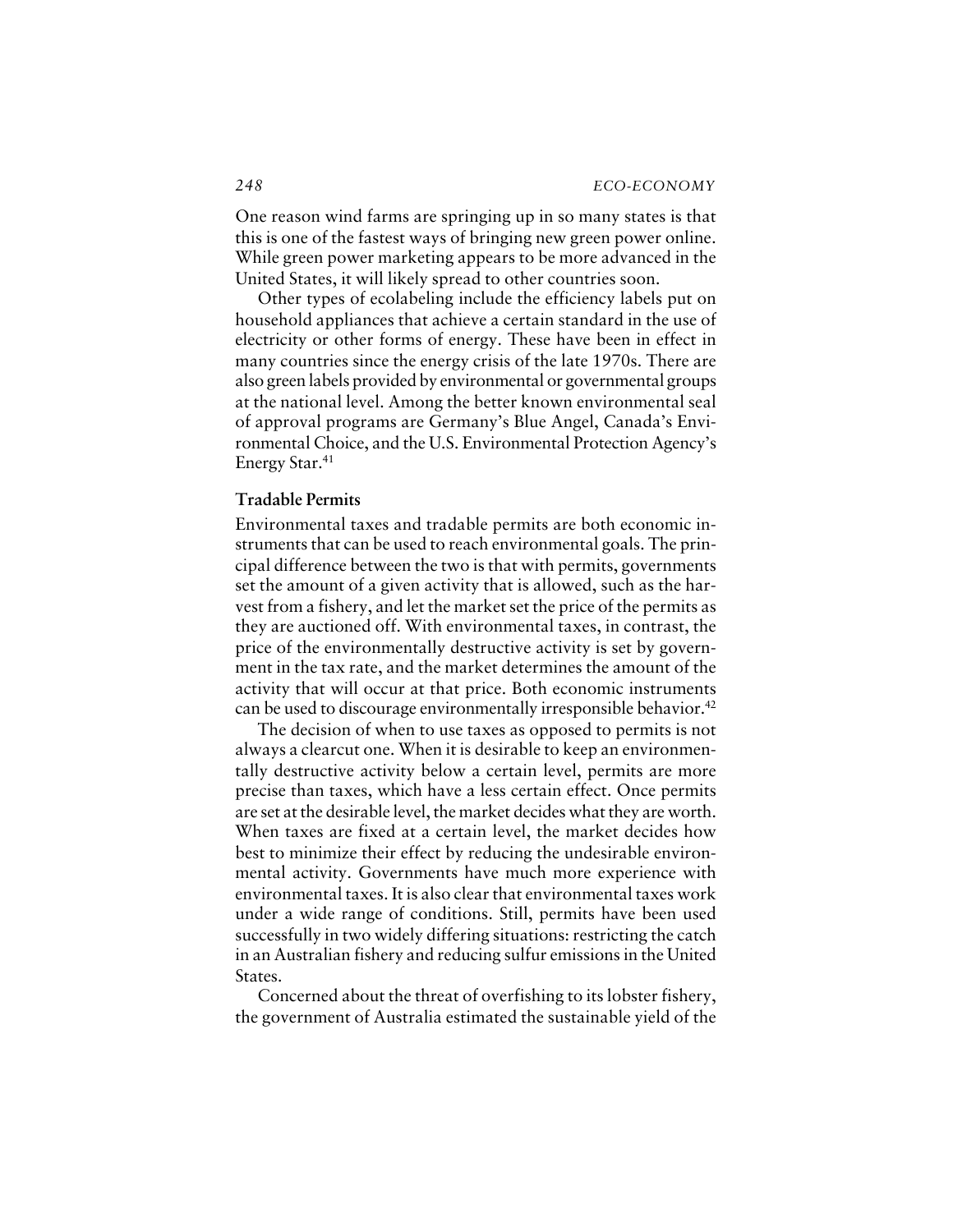fishery and then issued permits totaling that amount. Fishers could then bid for these permits. In effect, the government decided how many lobsters could be taken each year and let the market decide how much the permits were worth. Since the permit trading system was adopted in 1986, the fisheries have stabilized and appear to be operating on a sustainable basis.<sup>43</sup>

Perhaps the most ambitious effort to date to use tradable permits was the U.S. effort to reduce sulfur emissions by half from 1990 to 2000. Permits were assigned to some 263 of the more sulfur-dioxide-intensive electrical generating units operated by 61 electric utilities. These were mostly coal-fired power plants east of the Mississippi River. The result was that sulfur emissions were cut in half between 1990 and 1995, well ahead of schedule. Although this approach has occasional hitches, the sulfur reduction effort is widely seen as successful, an approach that minimized the costs of achieving an environmental goal.<sup>44</sup>

Trading permits had been proposed by the U.S. government as a way to reach the carbon reduction goals of the Kyoto Protocol. Permits are desirable when there is a specific goal, but if the purpose is to stimulate a long-term trend, then graduated taxes over time may be preferable. If the goal is to reduce carbon emissions worldwide, with higher goals for industrial countries who burn disproportionately large amounts of fossil fuels, then governments can set taxes at a level appropriate to each country's situation.<sup>45</sup>

# **Support for Fiscal Restructuring**

Taxes and subsidies designed specifically to reach environmental goals are not yet widespread. As noted earlier, there has been some tax shifting in Europe, but it is still in the early stages, not exceeding more than 3 percent of the official revenue of any country. Governments have used environmental taxes to reduce the discharge of heavy metals into the environment in the Netherlands or the use of leaded gasoline in countries such as Malaysia, Thailand, and Turkey. But they have not yet been used effectively on big-ticket items. For example, no government has seriously discussed adopting a carbon tax that would phase out fossil fuel use.

As mentioned, in both Europe and North America polls show that 70 percent of voters on both sides of the Atlantic think it is a good idea. The challenge is to translate this approval into support. There has been little political leadership on the issue, especially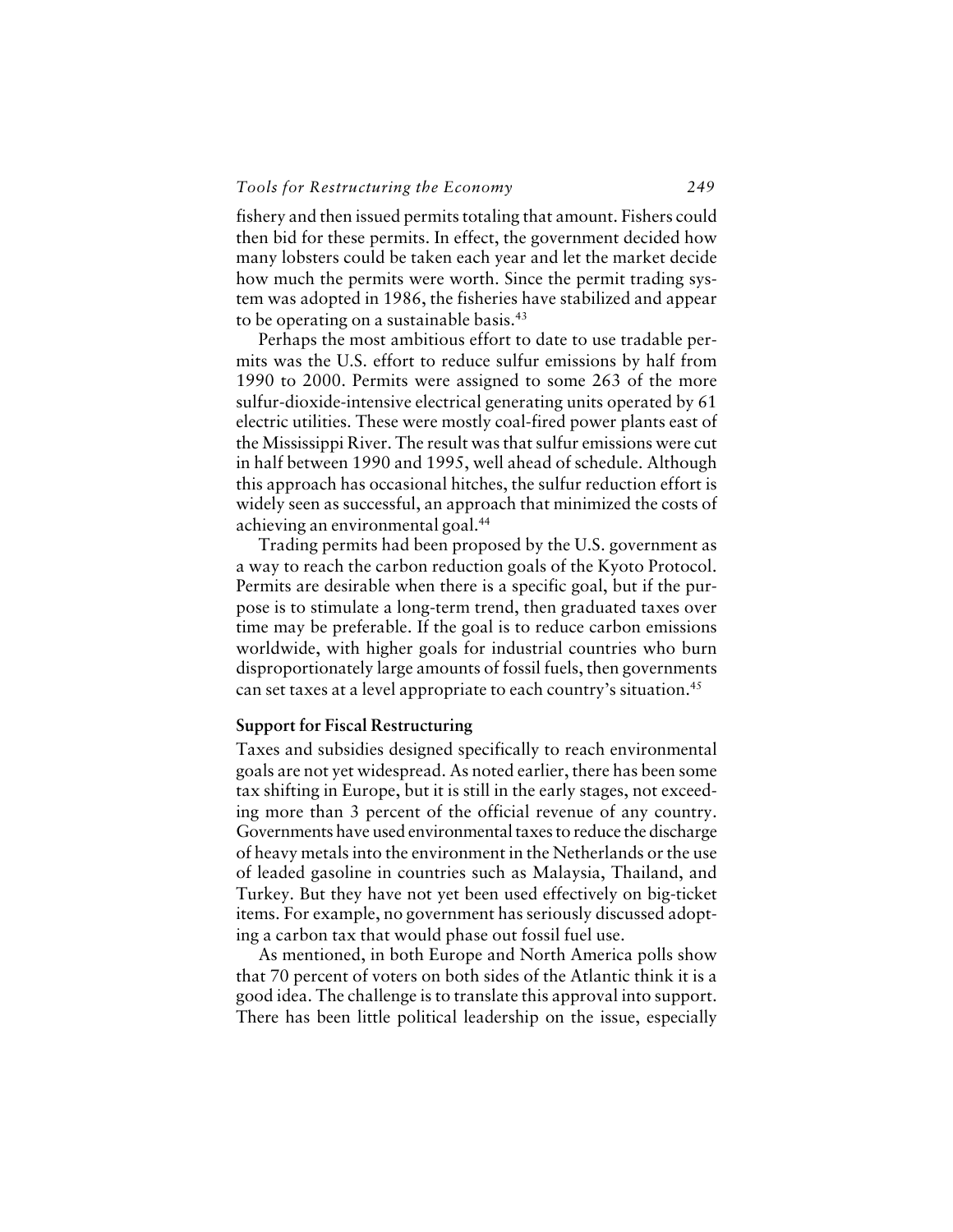from the United States, the country the world looks to for leadership on major issues. The focus in the United States is almost exclusively on whether taxes are being raised or lowered, not on restructuring the system.<sup>46</sup>

With subsidies, there is little public knowledge of the scale of subsidies. Many are hidden, some carefully disguised to reduce their public visibility. As the Earth Council report concluded, many governments of industrial countries have no way of knowing how much they subsidize fossil fuel use with various direct and indirect subsidies. For example, the U.S. oil depletion allowance, though it is not highly visible or regularly debated in Congress, is a powerful subsidy for oil use.<sup>47</sup>

David Roodman notes in *The Natural Wealth of Nations* that there is little organized support within the environmental community for tax shifting. Among the major environmental membership organizations in the United States, not one has a full-time staff person working on these issues. There are now two small U.S. groups working on fiscal shifting. The first is Taxpayers for Common Sense, a group established in 1995 that has 1,000 members. The second is Green Scissors, a group that works specifically to eliminate environmentally destructive subsidies from the federal government's annual budget.<sup>48</sup>

Among economists, there is strong support for tax restructuring. This was evident in 1997 when some 2,500 leading economists worldwide, including eight Nobel laureates, endorsed the idea of a carbon tax. The actions of this group made it clear that it is not the wisdom of restructuring our fiscal system that is the question, but whether we can overcome political inertia and the obstacles posed by the interests vested in the status quo.<sup>49</sup>

MIT economist Paul Krugman writes in the *New York Times* about the distortions in our economy that result from the failure of the market to reflect the full costs of many products and services. He observes, "you don't have to be an elitist to think that the nation has lately been making some bad choices about energy use, and about lifestyles more generally. Why? Because the choices we make don't reflect the true costs of our actions." Starting with the estimated annual \$2.6 billion cost of traffic congestion in Atlanta in 1999, Krugman calculates that the decision by one person to commute by car in Atlanta now imposes on others an additional congestion cost of \$3,500 per year—or \$14 per workday. This is